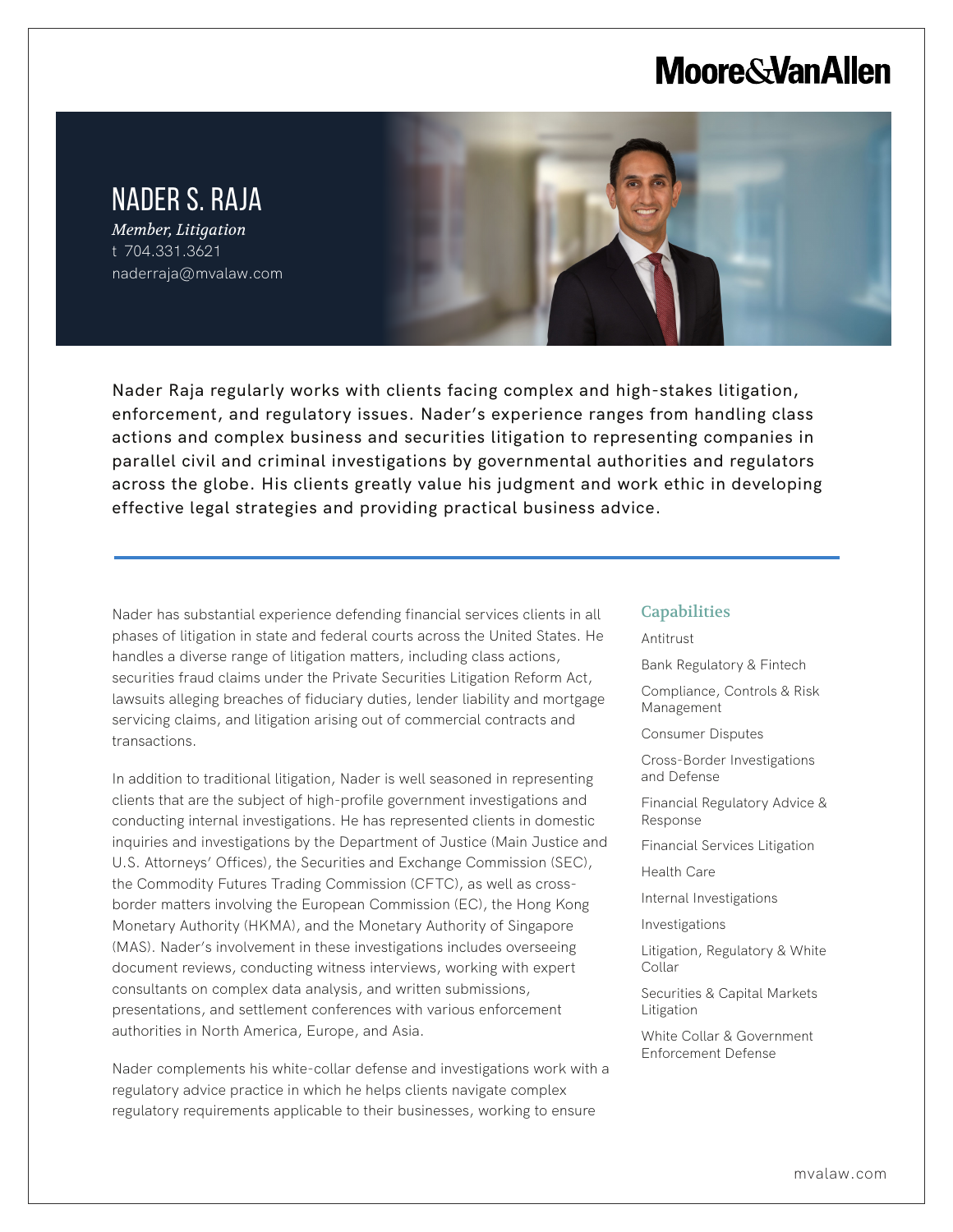# **Moore&VanAllen**

### Nader S. Raja

that their compliance efforts are effective and robust. He works closely with his clients on the implementation of corporate compliance programs and the development and enhancement of policies, procedures, training programs, and other internal controls designed to strengthen regulatory compliance and to prevent, deter, and detect improper conduct. Clients frequently rely on him for practical compliance advice, assistance implementing and conducting risk assessments, and designing strategies that can minimize the risk of enforcement action.

In addition, Nader is actively involved in the community and maintains an active pro bono practice in which he strives to perform at least 50 hours of pro bono services annually. As chair of the firm's Housing Rights Pro Bono Project and co-champion of the Charlotte Triage Eviction Project, Nader leads a team of volunteers focused on advocating for tenants living in substandard living conditions who are facing the threat of homelessness due to wrongful and retaliatory evictions.

### Notable

- *Best Lawyers in America,* Commercial Litigation, 2021-2022
- *Law360,* Rising Stars for Compliance, 2020
- *Business North Carolina's* Legal Elite, Young Guns list, 2018-2019, 2022
- *North Carolina Super Lawyers* "Rising Star", General Litigation, 2014-2021
- *North Carolina Super Lawyers* "Rising Star", Business Litigation, 2022
- Member, Mecklenburg County Bar (MCB) Diversity & Inclusion Committee, class of 2024
- North Carolina Pro Bono Honor Society, 2017, 2019-2020
- Sally & Bill Van Allen Public Service Award, 2019
- Chair, Lawyers of Color Affinity Group
- Chair, Housing Rights Pro Bono Project
- Member, MVA Recruiting, Diversity, and Pro Bono & Public Service Committees
- Member, Moore & Van Allen YP Committee
- Coach, Dowd YMCA Youth League Basketball, 2011-present
- Member, UVaClub of Charlotte
- Leadership Charlotte, Class 39

#### Education

J.D., Wake Forest University, 2010, cum laude, Wake Forest Law Review

B.S., University of Virginia, 2007, with distinction

#### Admissions

Florida, 2013

U.S. District Court for the Northern District of Florida, 2013

U.S. District Court for the Middle District of Florida, 2013

U.S. District Court for the Southern District of Florida, 2013

North Carolina, 2010

U.S. District Court for the Eastern District of North Carolina, 2010

U.S. District Court for the Middle District of North Carolina, 2010

U.S. District Court for the Western District of North Carolina, 2010